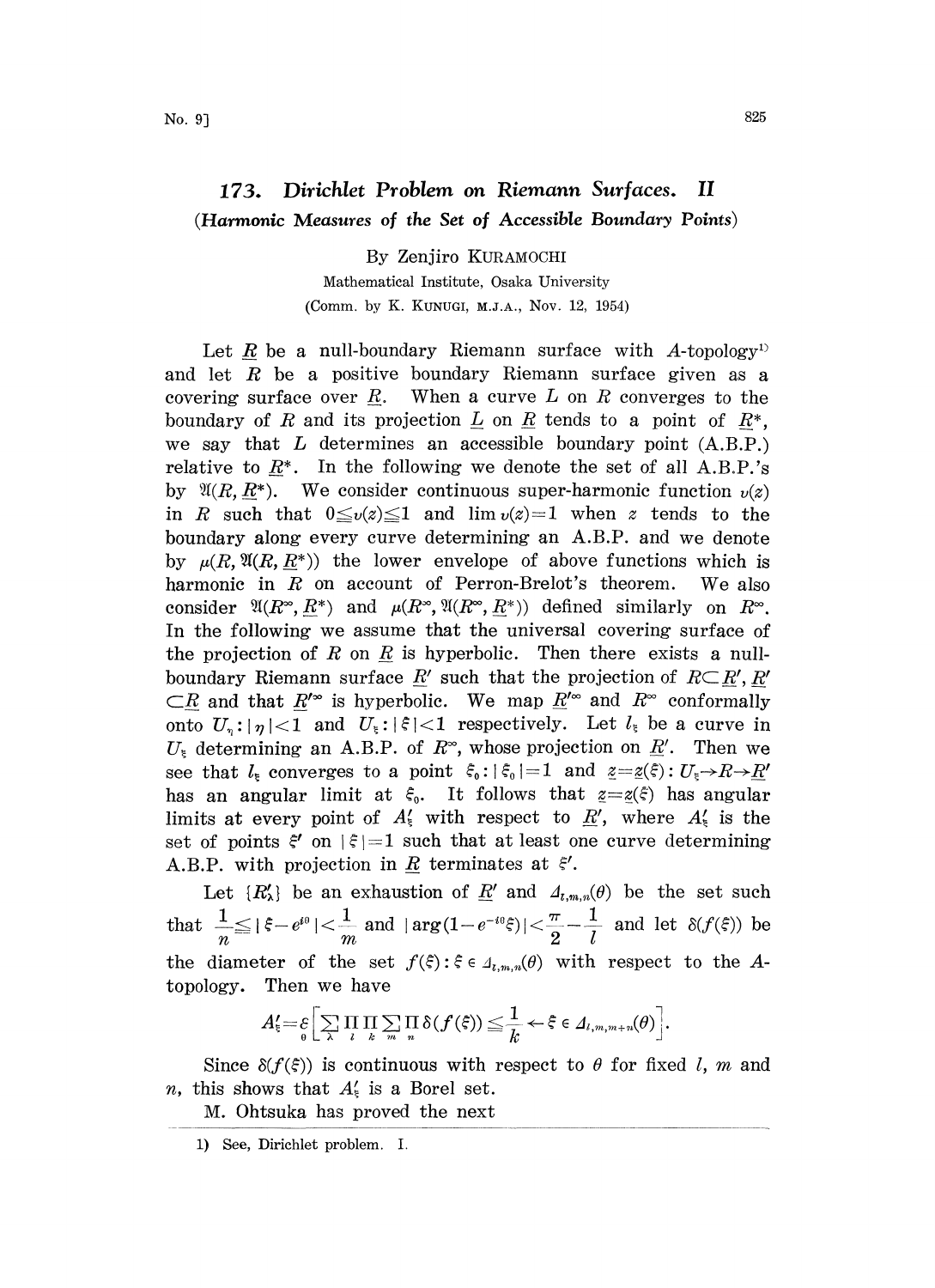826 **Z. KURAMOCHI FVol. 30,** 

Theorem 2.1. If the universal covering surface of the projection is of hyperbolic type, we have

$$
\omega(U_{\rm B},A'_{\rm B})\!=\!\mu(R^{\rm B},\mathfrak{A}(R^{\rm B},\underline{R}^{\rm B})),^2
$$

where  $\omega(U_{\epsilon}, A_{\epsilon}')$  is the harmonic measure of  $A_{\epsilon}'$ .

Theorem 2.2. Let the universal covering surface of the projection of R be hyperbolic and map  $R^{\infty}$  onto  $U_{\epsilon}: |\xi| < 1$  conformally. Let D be the normal polygon of Fuchsian group containing  $\xi = 0$  with arcs  $a_i$  (i=1, 2,...) on  $|\xi|=1$  and let  $T_j$  (j=1, 2,...) be the substitutions of Fuchsian group.

If mes  $(\sum_i T_j(\sum_i a_i))=2\pi$ , we have  $\mu(R^{\infty}, \mathfrak{A}(R^{\infty}, \underline{R}^*)) = \mu(R, \mathfrak{A}(R, \underline{R}^*)$ <br>he the set of points such the )).

Proof. Let  $A_{\varepsilon}$  be the set of points such that at least one curve determining an A.B.P. on  $\mathfrak{A}(R, \underline{R^*})$  terminates there. Then  $A_{\xi}$  is measurable and  $\mu(R^{\infty}, \mathfrak{A}(R^{\infty}, \underline{R}^*)) = \mu(R^{\infty}, \mathfrak{A}(R^{\infty}, \underline{R})) = \omega(U_{\epsilon}, A_{\epsilon}).$  Assume  $\mu(R, \mathfrak{A}(R, \underline{R}^*)) \gtrapprox \mu(R^{\infty}, \mathfrak{A}(R^{\infty}, \underline{R}^*))$ , then there exists, out side of  $A_{\mathfrak{z}},$ a set  $E_s$  of positive measure such that  $\mu(R, \mathfrak{A}(R, \underline{R}^*))$  has angular limits larger than  $\delta$  ( $\delta$ >0).

Since mes $(E_{\delta} \cap (\sum_{i} T_{i} \sum_{i} a_{i}))$  = mes  $E_{\delta}$ , there exist  $\{a_{i}\}$  and an integer m such that mes  $(\sum_i T_i(\sum_{i=1}^m (a_i - a'_i)) < \frac{1}{4}$  mes  $E_s$ , where  $a'_i$  is a sub-arc of  $\alpha_i$  such that  $\alpha_i$  and  $\alpha'_i$  have no common endpoints. Take closed sets  $F_s^i$  (i=1, 2,...m) such that  $F_s^i \subset (a_i' \cap E_s)$  and  $\text{mes}(\sum_j T_j(\sum_{i=1}^m F_s^i))$  $>$  $\frac{1}{2}$  mes  $E_{\delta}$ . Denote by  $\omega(F)$  the harmonic measure of  $\sum_{j} T_j(\sum_{i=1}^{m} F_{\delta}^i)$ . Then it is automorphic with respect to Fuchsian group and  $\omega(F)$ has limit zero along every curve terminating at  $(a_i \cap \text{complement})$ of  $\sum_{i=1}^n F_\delta^i$ . Put  $J_i = \frac{\varepsilon}{2} [\omega(F)] \geq \lambda \log I_i$  where  $C_i (\sum_{i=1}^n F_\delta^i)$  is the set of point z of R such that dist  $(z, \sum_{l}^{m} F_s^s) > \frac{1}{l}$  on D, and let  $\omega_{m,m+i}^{\lambda,l}(z)$ be a harmonic function in  $R_{m+i} = \{(R_{m+i} - R_m) \cap J_i^{\lambda}\}\$  such that  $\omega_{m,m+i}^{\lambda,l}(z)$ <br>=0 on  $\partial R_{m+i} - J_i^{\lambda}$  and  $\omega_{m,m+i}^{\lambda,l}(z) = 1$  on  $\partial J_i^{\lambda} \cap (R_{m+i} - R_m) + \partial R_m \cap J_i^{\lambda}$ . Then it is clear  $\omega_m^{\lambda,l}(z) = \lim_{i \to \infty} \omega_{m,m+i}^{\lambda,l}(z)$  is super-harmonic and  $\omega^{\lambda,l}(z)$  $\ell = \lim_{\omega_n^{ \lambda, l}(z)}$  has limit 0 on  $\alpha_i \cap F_\delta^i$  and moreover  $\omega(F) - \lambda \omega^{\lambda, l}(z) \geq 0$ . Thus  $\omega^{\lambda,\ell}(z)=0$ , because  $\omega^{\lambda,\ell}(z)$  has the angular limit 0 almost everywhere on  $|\xi|=1$ . Hence we can easily construct a super-harmonic function  $w(z)$  such that  $w(z) = \infty$  along every curve tending to the

<sup>2)</sup> This theorem is proved under a little weaker condition. See, M. Ohtsuka: On covering surfaces over an abstract Riemann surface, Nagoya Math. Journ., 4, 109-118 (1952).

<sup>3)</sup> See 5).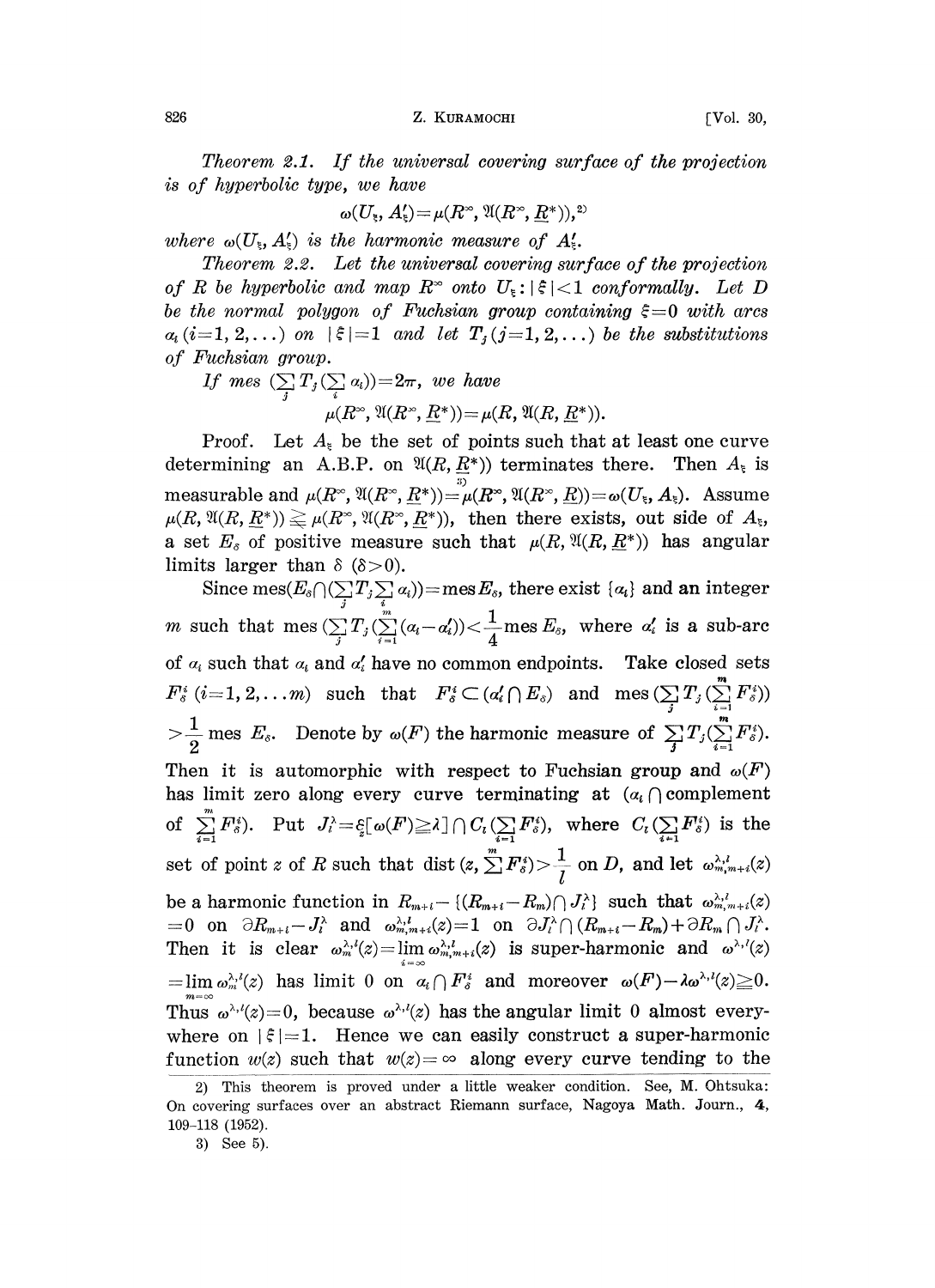boundary in  $\sum_{l,\lambda>0}^{l=\infty} J_l^{\lambda}$ . Then  $S(z) =$ Min [1,  $v(z) - \delta \omega(F) + \varepsilon w(z)$ ] has the limit l along every curve determining an A.B.P. Hence  $\mu(R,\mathfrak{A}(R,R^*))$  $\leq \mu(R,\mathfrak{A}(R,\underline{R}^*))-\delta \omega(F)$ . This is absurd, therefore

 $\mu(R, \mathfrak{A}(R^{\infty}, \underline{R}^*)) \leq \mu(R^{\infty}, \mathfrak{A}(R^{\infty}, R^*)).$ 

On the other hand  $\mu(R^{\infty}, \mathfrak{A}(R^{\infty}, R^*)) \leq \mu(R, \mathfrak{A}(R, R^*))$ , since every  $\nu(z)$ on R can be considered on  $R^{\infty}$ .

Corollary. If R is <sup>a</sup> Riemann surface of finite connectivity and R is hyperbolic,  $\mu(R^{\infty}, \mathfrak{A}(R^{\infty}, \underline{R^*}))=\mu(R, \mathfrak{A}(R, \underline{R^*})).$ 

Since R is a metric space,  $R+\mathfrak{A}(R, \underline{R}^*)$  is also a metric space. Let  $l_{\xi}$  be a continuous curve in  $U_{\xi}$  such that whose projection L on R converges to a point of  $\mathfrak{A}(R, \underline{R}_*)$  with respect to the metric of R. Then the projection  $\underline{L}$  of  $L$  on  $\underline{R}$  converges to a point  $p_0 \in \underline{R}^*$ . If  $p_0 \in \underline{R}$ , the composed function  $\underline{z}=\underline{z}(\xi):R^{\infty}\to \underline{R}$  has an angular limit  $p_0$ . It follows that  $l_{\xi}$  tends to a point  $\xi_0$ . Therefore  $\underline{z}(\xi)$  has the angular limit  $p_0$ . Hence  $z(\xi): R^{\infty} \to R+ \mathfrak{A}(R, R^*)$  has the angular limit  $p_0$ . We denote by  $A''_k$  the set on  $|\xi|=1$  such that at least one  $l_{\xi}$ above-mentioned terminates. Let  $E_g$  be a set on  $|\xi|=1$  where the Green's function of R has an angular limit 0. If  $l<sub>z</sub>$  is a Stolz's path terminating at  $\xi_0 \in A'_\xi \cap E_g$ , then the projection L of  $l_\xi$  on R tends to the boundary of R and has the projection  $L$  on  $R$  which tends to a point  $p \in \underline{R}$ . Thus  $l_{\xi}$  determines an A.B.P. of  $\mathfrak{A}(R, \underline{R})$ . Hence

$$
A_{\xi}^{\overset{4)}{\supset}} A_{\xi}^{\prime\prime} \supset (A_{\xi}^{\prime} \supset E_{g}).
$$

Let  $\mathfrak F$  be a closed subset of  $\mathfrak A(R, R^*)$  and let F be the set on  $|\xi| = 1$ such that at least one curve determining an A.B.P. of  $\delta$  terminates. We call F the hyper image ot  $\tilde{r}$ . Put

$$
F' = \varepsilon \left[ \prod_i \prod_k \sum_m \prod_n \left( \text{distance} \left( f(r_{m,m+n}(\theta), \mathfrak{F}) \leq \frac{1}{k} \right) \right],
$$

where  $r_{m,m+n}(\theta)$  is a segment of the radius such that  $1-\frac{1}{m}$   $\le$   $|\,\varepsilon\,|$   $<$   $1-\frac{1}{n}$ arg  $\xi = \theta$ . Hence F' is measurable. We call F' the image of  $\tilde{\sigma}$ . Then

$$
(F' \cap A_{\epsilon}^{\prime}) \subset F \subset \{B_{\epsilon} + (A_{\epsilon}^{\prime} \cap F^{\prime})\} \quad \text{and} \quad (F \cap A_{\epsilon}^{\prime} \cap E_{g}) \subset F^{\prime\prime} \subset F,
$$

where  $B_{\xi}$  is the set where at least one curve determining an A.B.P. of  $R$  whose projection lies on  $B$  of  $R$  terminates.

Let  $\mu(R^{\infty}, \mathfrak{F})$  be the lower envelope of super-harmonic functions  $v(z)$  such that  $0 \le v(z) \le 1$ , lim  $v(z)=1$  along every curve determining an A.B.P. of  $R^{\infty}$  lying on  $\mathfrak F$  and let  $\mu(R^{\infty}, \mathfrak A(R^{\infty}, B))$ ,  $\mu(\underline{R}^{\infty}, \mathfrak A(R^{\infty}, B))$ 

<sup>4)</sup> See, the proof of theorem  $2.2 \cdots A_{\xi}$  is a hyper image of  $\mathfrak{A}(R^{\infty}, R^*)$ .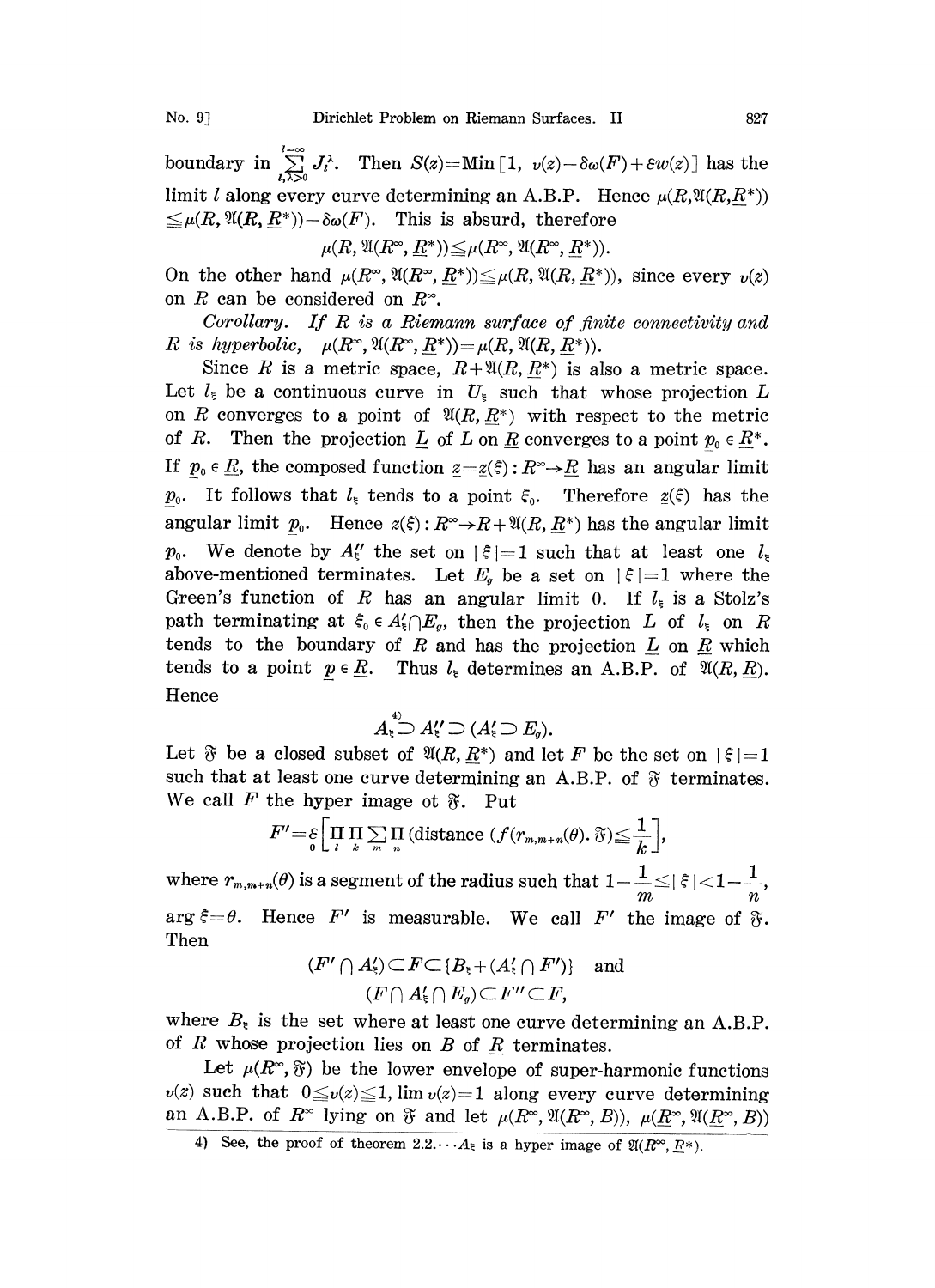828 **Z. KURAMOCHI** [Vol. 30,

be the lower envelopes of  $v_B(R^*)$  and  $v_B(R^*)$  such that  $\lim_{h \to 0} v_B(R^*)=1$ ,  $\lim_{v_R(R^\infty)=1$  along every curve determining an A.B.P. of  $R^\infty$  and  $\underline{R}^{\infty}$  lying on B of R. Since at every point of  $F' \cap A'_5$ ,  $\lim v(z)=1$ along radial segments,  $\omega(U_{\xi}, F' \cap A_{\xi}) \leq \mu(R^{\infty}, F \cap A_{\xi}) \leq \mu(R^{\infty}, \tilde{\sigma}) \leq \mu(R,$  $\mathfrak{A}(R, B) + \mu (R^{\infty}, A_{\xi}^{\prime} \cap F^{\prime}).$  Since  $\mu(R^{\infty}, \mathfrak{A}(R^{\infty}, B)) \leq \mu(\underline{R}^{\infty}, \mathfrak{A}(\underline{R}^{\infty}, B))=0,$ <sup>5)</sup> mes  $|A_{\xi}-A''_{\xi}|=0$  and since  $\omega(U_{\xi},F'\cap A_{\xi})\geq \mu(R^{*},A_{\xi}\cap F')$ , we have  $\omega(U_{\epsilon}, F') = \omega(U_{\epsilon}, F' \cap A_{\epsilon}) = \mu(R^{\infty}, \mathfrak{F}) = \omega(U_{\epsilon}, F''),$  because mes  $|E_{\alpha}| = 2\pi$ .

Theorem 2.3. Let  $R$  be a positive boundary Riemann surface and let the universal covering surface of the projection of R over R be hyperbolic, if  $\mu(R, \mathfrak{A}(R, R^*)) = \mu(R^{\infty}, \mathfrak{A}(R^{\infty}, R^*))$ , then

$$
\mu(R,\,\mathfrak{F}) = \mu(R^{\infty},\,\mathfrak{F}) = \omega(U_{\xi},\,F')
$$

for every closed subset  $\mathfrak F$  of  $\mathfrak A(R, R^*).$ 

Proof. Put  $\mathfrak{A}(R, R^*)$  in the place of  $\mathfrak{F}$  in the above equality and regard that  $z=z(\xi)$  has angular limits on R at a set on  $|\xi|=1$ where at least one curve determining an A.B.P. of  $\mathfrak{A}(R, R)$  terminates. Then we have  $\mu(R^*, \mathfrak{A}(R, \underline{R}^*))\mu(R^*, \mathfrak{A}(R, \underline{R}))=\omega(U_{\xi}, A_{\xi}).$  We denote by all points  $z$  of  $R+\mathfrak{A}(R,\underline{R}^*)$  such that  $z$  has a distance  $\leq\!\frac{1}{n}\,$  from  $\mathfrak{F}.$ Then  $\tilde{\sigma} = \bigcap \tilde{\sigma}_n$ , and the image  $F_n$  of  $\tilde{\sigma}_n$  on  $|\xi|=1$  is measurable and  $z=z(\xi)$  has angular limits on R at  $F'_n$ . Let  $\{R_m\}$  be an exhaustion of R with compact relative boundaries  $\{\partial R_m\}$  and let  $\partial \mathfrak{F}_n$  be the relative boundary of  $\mathfrak{F}_n$ . Let  $\omega_{m,m+i}^n(z)(n,m,i=1,2,\ldots)$  be the harmonic function in  $R_{m+i}-(F_n \cap (R_{m+i}-R_m))$  such that  $\omega_{m,m+i}^n(z)=1$  on  $\{\partial \mathfrak{F}_n\cap$  $(R_{m+i}-R_m)+(\mathfrak{F}_n\cap \partial R_m)$  and  $\omega_{m,m+i}^n(z)=0$  on  $\partial R_{m+i}-\mathfrak{F}_n$ . Then  $\omega_m^n(z)$ =lim  $\omega_{m,m+i}^n(z)$  is super-harmonic in R and lim $\omega_m^n(z)\geq \mu(R, \mathfrak{F}_n)$  for every *n*. Assume,  $\mu(R, \mathfrak{F}) \geq \mu(R^{\infty}, \mathfrak{F})$ . Then there exist a number *n* and a closed subset  $E_s$  in  $A_s \cap CF_n'$  for sufficiently small number  $\delta$  such that  $\mu(R, \mathfrak{F}_n)$  has angular limits larger than  $\delta$  and  $z=z(\xi)$ converges uniformly inside an angular domain:  $|\arg|\xi\!-\!e^{\imath\theta}\| \!<\!\frac{\pi}{2}\!-\!\delta'$  $(\delta' > 0)$  for every point  $e^{i\theta}$  of  $E_s$ , because  $\omega(U_{\epsilon}, A_{\epsilon}') = \mu(R, \mathfrak{A}(R, \underline{R}^*))$  $\geq \mu(R,\mathfrak{F})$  implies that  $\mu(R,\mathfrak{F})$  has angular limits 0 almost everywhere on  $CA_{\epsilon}$  (complementary set of  $A_{\epsilon}$ ). Let  $D_{\lambda}(E_{\delta})$  be the domain in  $U_{\xi}$  such that  $D_{\lambda}(E_{\delta})$  contains the endpart of the angular domain  $|\arg(1-e^{-i\theta}\tilde{\xi})|\!<\!\frac{\pi}{2}-\lambda$  at every point  $e^{i\theta}$  of  $E_s$ . On the other hand the universal covering surface  $R_m^{\infty}$  is mapped onto a simply connected domain containing  $\xi = 0$  such that  $\bigcup R_m^{\infty} = U_{\xi}$ . Let  $H_r$  be the ring

<sup>5)</sup> Map R of a null-boundary Riemann surface onto  $U_{\xi}$ :  $|\xi|$  < 1 and let E the image of the ideal boundary of R. Then mes  $E=0$ . See, M. Tuji: Some metrical theorems on Fuchsian groups, Kodai Math. Sem. Rep., Nos. 4-5, 27-44 (1950).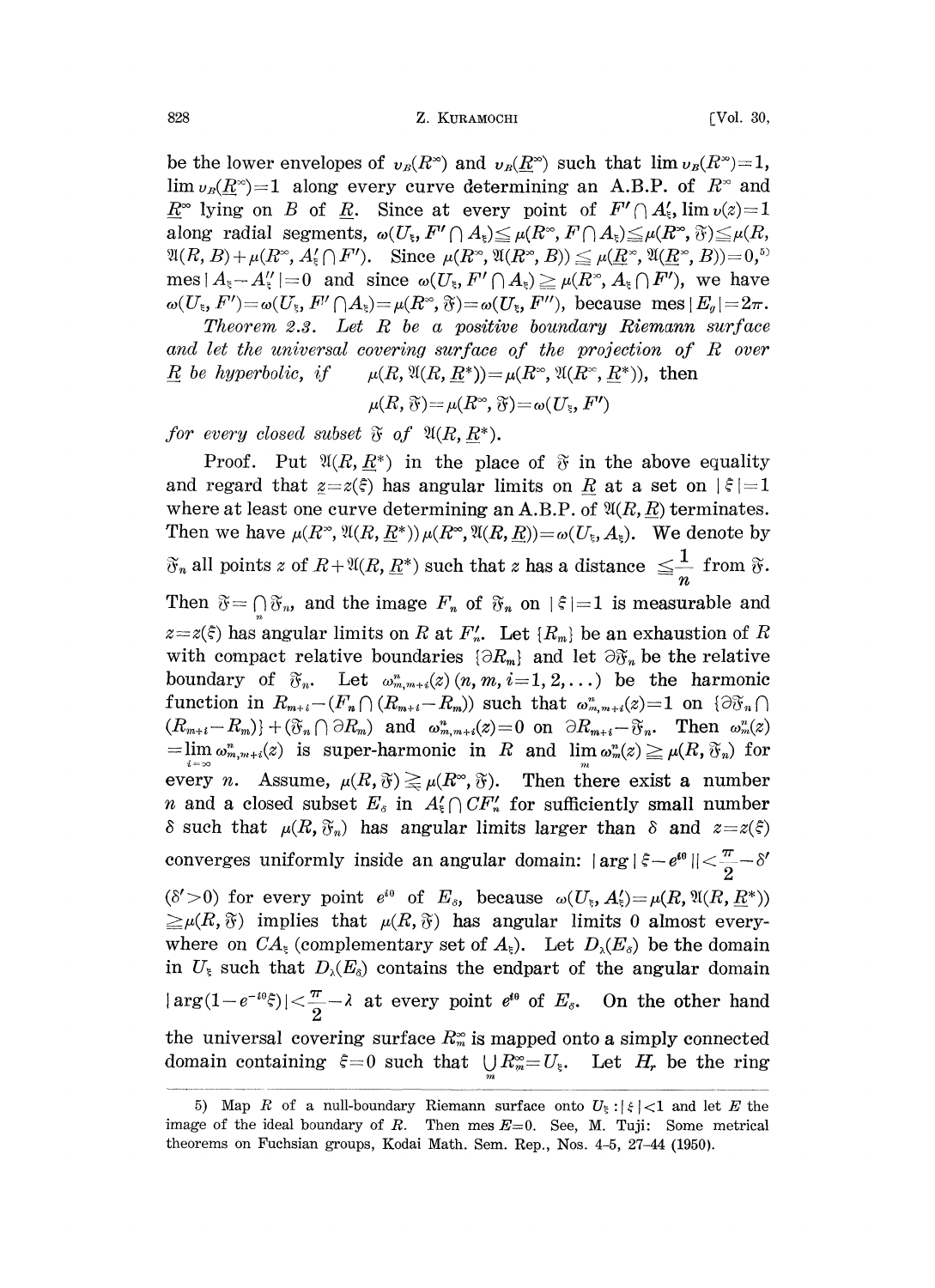domain such that  $r<|\xi|<1$ . Then there exists r such that  $z=z(\xi)$ has a distance  $\geq \frac{1}{2n}$  from  $\mathfrak{F}_n$ , where  $\xi \in H_r \cap D_\lambda(E_\delta)$ , because  $z=z(\xi)$ has an angular limits of A.B.P.'s of R which have a distance  $\geq \frac{1}{n}$ from  $\mathfrak{F}$ . Let  $D'_{\lambda}(E_{\delta})$  be a component of  $H_r \cap D_{\lambda}(E_{\delta})$  which has a closed subset of positive measure of  $E_s$  and let  $\omega(\xi)$  be a harmonic function such that  $\omega(\xi)=1$  on the boundary of  $D_{\lambda}(E_{\delta})$  except one on  $|\xi|=1$ and  $\omega(\xi)=0$  on  $|\xi|=1$ . Consider  $\omega_m(x)$  in  $U_{\xi}$ , we see easily that  $\omega_m^{2n}(z) \leq \omega(\xi)$  for every m, because the image of  $\partial \mathfrak{F}_n$  does never fall in  $D'_{\lambda}(E_{\delta})$ . Since the boundary of  $D'_{\lambda}(E_{\delta})$  is rectifiable, there exists a set of positive measure on  $|\xi|=1$  where  $\omega(\xi)=0$ . Hence  $\mu(R, \mathfrak{F})$  $\leq$  lim  $\omega^{2n}(z) \leq \omega(\xi)$ , whence  $\mu(R, \mathfrak{F})$  has an angular limit 0 almost everywhere on  $E_s$ . This is a contradiction. Thus we have

$$
\mu(R,\mathfrak{F}) = \mu(R^{\infty},\mathfrak{F}).
$$

Let  $\underline{R}'$  be the projection of  $R$  on  $\underline{R}$ . If  $\underline{R}^{\prime\infty}$  of  $R$  is parabolic  $(R^{\prime\infty}$  cannot be mapped onto a unit-circle conformally) we remove a finite number of points  $p_1, p_2, \ldots, p_n$  (if R is closed and its genus is zero or one, then the number of points which are to be remove, is three or one respectively) and remove all the points  $p_{ij}$  (j=1, 2,...) lying on  $p_i$  from R. Denote the remaining surface by  $\widetilde{R}$  and define  $\mu(\widetilde{R}, \mathfrak{A}(\widetilde{R}, \underline{R}^*))$  and  $\mu(\widetilde{R}, \mathfrak{A}(\widetilde{R}, \underline{R}^*))$  similarly. In the following we assume that  $R$  has at least one A.B.P. M. Ohtsuka has proved the following:

 $\mu(R, \mathfrak{A}(R, \underline{R}^*)) = \mu(\widetilde{R}, \mathfrak{A}(\widetilde{R}, \underline{R}^*)) \geq \mu(R^{\infty}, \mathfrak{A}(R^{\infty}, \underline{R}^*)) \geq \mu(\widetilde{R}, \mathfrak{A}(\widetilde{R}, \widetilde{R}^*))$  and if  $R$  is a null-boundary Riemann

surface,  $\mu(R, \mathfrak{A}(R, R^*)) = \mu(\tilde{R}, \mathfrak{A}(\tilde{R}, R^*))$  $(R^*)$ )=1 and  $\mu(R^*, \mathfrak{A}(R^*, \underline{R}^*))$ =0. He proposed the problem: does here exist a case when the inequality holds? We show that there are these cases,.

Example. Let  $B_{2n}, B_{2n-1}: n$  $=1, 2, \ldots$  be the system of closed domains in  $|z|<1$  such that



$$
\begin{aligned}\n\text{max in } & |z| < 1 \text{ such that} \\
B_{2n}: & 1 - \frac{1}{4n+3} \leq r \leq 1 - \frac{1}{4n+4} : \frac{3}{4} \pi \leq \theta \leq \frac{\pi}{4} \quad \left(\text{containing } - \frac{\pi}{2}\right) \\
B_{2n-1}: & 1 - \frac{1}{4n} \leq r \leq 1 - \frac{1}{4n+1} : -\frac{3}{4} \pi \geq \theta \geq -\frac{5\pi}{4} \quad \left(\text{containing } \frac{\pi}{2}\right).\n\end{aligned}
$$

We can construct a holomorphic function  $f(z): |z| < 1$  by Runge's theorem such that  $|f(z)-1|<\frac{1}{n}$  in  $B_{2n}$  and  $|f(z)|<\frac{1}{n}$  in